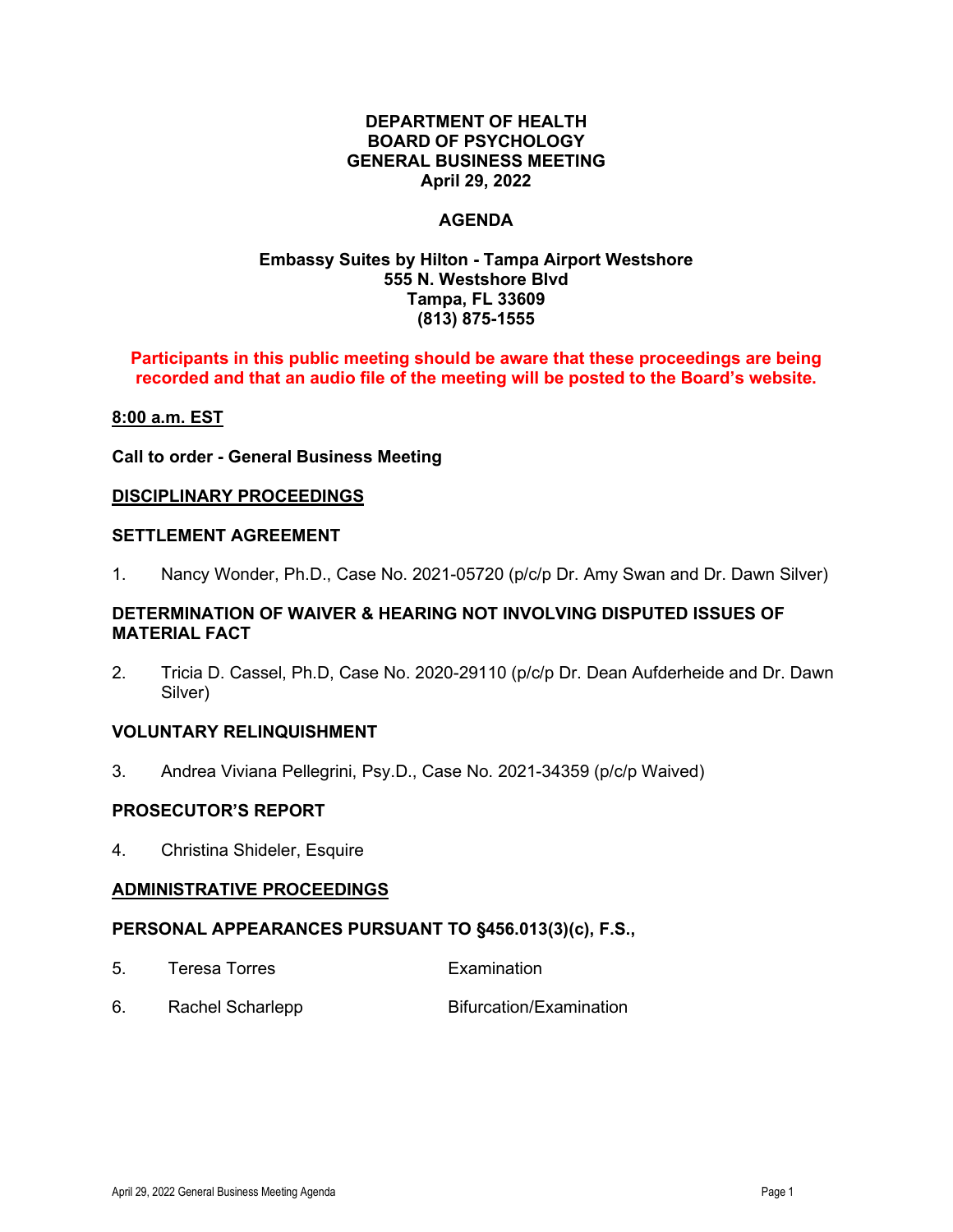# **PETITION FOR DECLARATORY STATEMENT**

7. Dr. Francisco Martinez-Mesa re: Rule 64B19-19.005 & 19.006, F.A.C, Releasing Psychological Records & Confidentiality

## **LICENSURE RATIFICATION LISTS**

- 8. Licensed Psychologists
- 9. Licensed Provisional Psychologists
- 10. Limited License Psychologist

## **CONTINUING EDUCATION PROVIDER RATIFICATION LIST**

11. List of Applicants

## **APPLICATION EXTENSION RATIFICATION LIST**

12. List of Applicants

## **FILE CLOSURE APPLICANTS FOR DENIAL PURSUANT TO §490.005(3)(b), F.S.**

13. List of Applicants

## **RULES REVIEW & DEVELOPMENT**

- 14. Rule 64B19-18.004, F.A.C., Use of Test Instruments
- 15. Rule 64B19-11.012, F.A.C., Application Forms

### **REPORT OF ASSISTANT ATTORNEY GENERAL, DIANE GUILLEMETTE, ESQUIRE**

16. Rule Status Report

### **OLD BUSINESS**

17. January 28, 2022, General Business Meeting Minutes

### **REPORTS, IF ANY**

- 18. Randi Mackintosh, PsyD.
	- o Other Board Members:
- 19. Executive Director

Report topics:

o Cash Balance Report